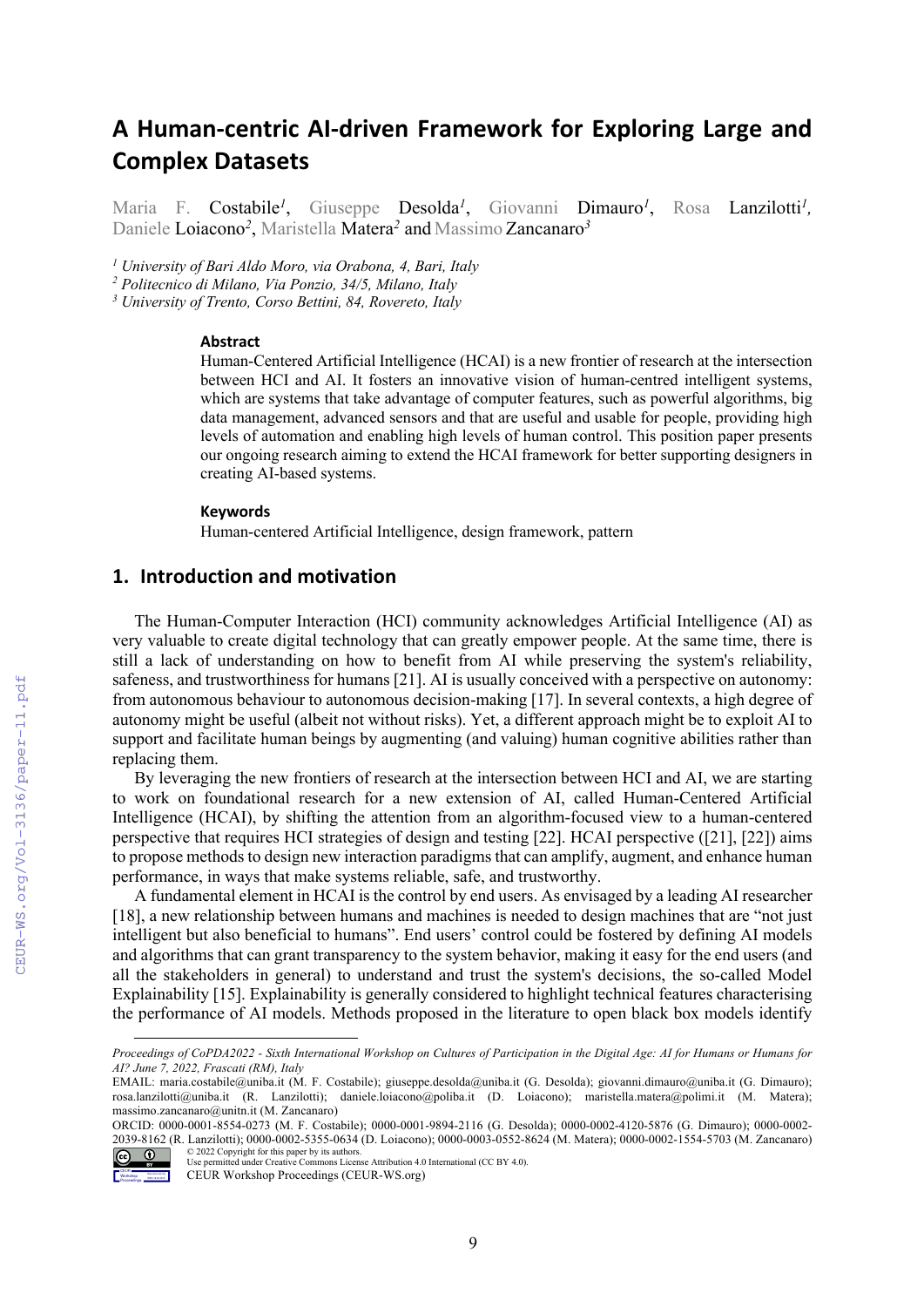useful explainability strategies [11]. However, important issues remain open. Different scientific communities address explainability from different perspectives. The explanations provided by the AI community are primarily directed to AI specialists. The HCI community considers these approaches inadequate since they are not meant for the end users, who are possibly domain experts but not AI experts ([14], [23]).

Reliable user control on the system can be also achieved by granting an interactive manipulation of the relevant parameters determining the system behaviour [19]. In the HCAI vision, user control and system autonomy are not considered as opposing each other but rather as two dimensions to be adequately calibrated when designing intelligent systems beneficial to people [21]. Users should be enabled to take advantage of the power of the AI algorithms, but the importance of the knowledge that users, as domain experts, possess must not be neglected. As an example, in [2] an ML-based tool to visually retrieve medical images (tissue from biopsies) from past patients is presented. The tool supports medical decisions with new patients, empowering the physician to cope with the search algorithm onthe-fly, communicating what types of similarities are most important in different situations. This interaction between the human and the system determines a step-wise-refinement that increases the diagnostic utility of images found, as well as the user's trust in the algorithm.

The opportunity for the users to modify the system behavior and adapt it to their needs (the so-called End-User Development [1], [8]), possibly acting on the system's AI models, is crucial in the long term for real empowerment in the use of AI systems. Meta-design principles [8] must be adopted to define a methodological framework in which developers and AI specialists do not design a rigid system, rather they provide a scaffolding environment where adequate model explanations can empower domain experts to reconfigure algorithm outcomes through negotiation. In [12] the authors discuss Interactive ML techniques enabling model reconfiguration through experts' intervention in medical scenarios. However, they also highlight the need for HCI methods to identify adequate interaction paradigms.

Despite the novel contributions mentioned above, a comprehensive framework able to support designers in creating HCAI systems is still lacking. Our goal is to fill this gap by proposing a conceptual framework and a pattern language for the design of a new class of tools with which human beings of different levels of expertise can engage in interactive and iterative meaning-making activities for exploring large and complex datasets. Specifically, the framework promotes i) a new notion of explainability, which can be adequate for non-technical people, and ii) new paradigms for the interaction between humans and systems that can enable a negotiation process that empowers the human not only to understand the reasons that determine a specific system behaviour, but also to modify it through iterative reconfigurations.

#### **2. Three overarching strategies of interaction with AI systems**

We aim to extend the HCAI conceptual framework for the design of a new class of tools with which human beings of different levels of expertise can engage in interactive and iterative meaning-making activities for exploring large and complex datasets. Three basic strategies of interaction with AI (MLbased) systems will be explored. They are:

- 1. *Clarification*: means explaining directly the reason for the behaviour/decision of the AI system. It implies strategies for different types of explanations as an alternative to the socalled "black-box" of deep learning systems (e.g., [20]). The explainability It also involves design patterns to communicate the level of certainty of the system suggestions, which are often based on applying thresholds to computed probabilities (e.g., [3], [16]);
- 2. *Negotiation*: means reaching the system outcome through a sequence of iterative negotiation steps driven by the interaction between the user and the AI system. It involves metastrategies and design patterns aimed at segmenting the decision process in progressive steps and providing means to assess and recalibrate the request to the system (e.g., [2]);
- 3. *Reconfiguration*: means the possibility to trigger simply (within the reach of non-expert users) the retraining of the AI model(s) on new examples. This may happen when the users detect wrong suggestions by the systems or when new data should be incorporated into the model after a negotiation phase (e.g., [12]).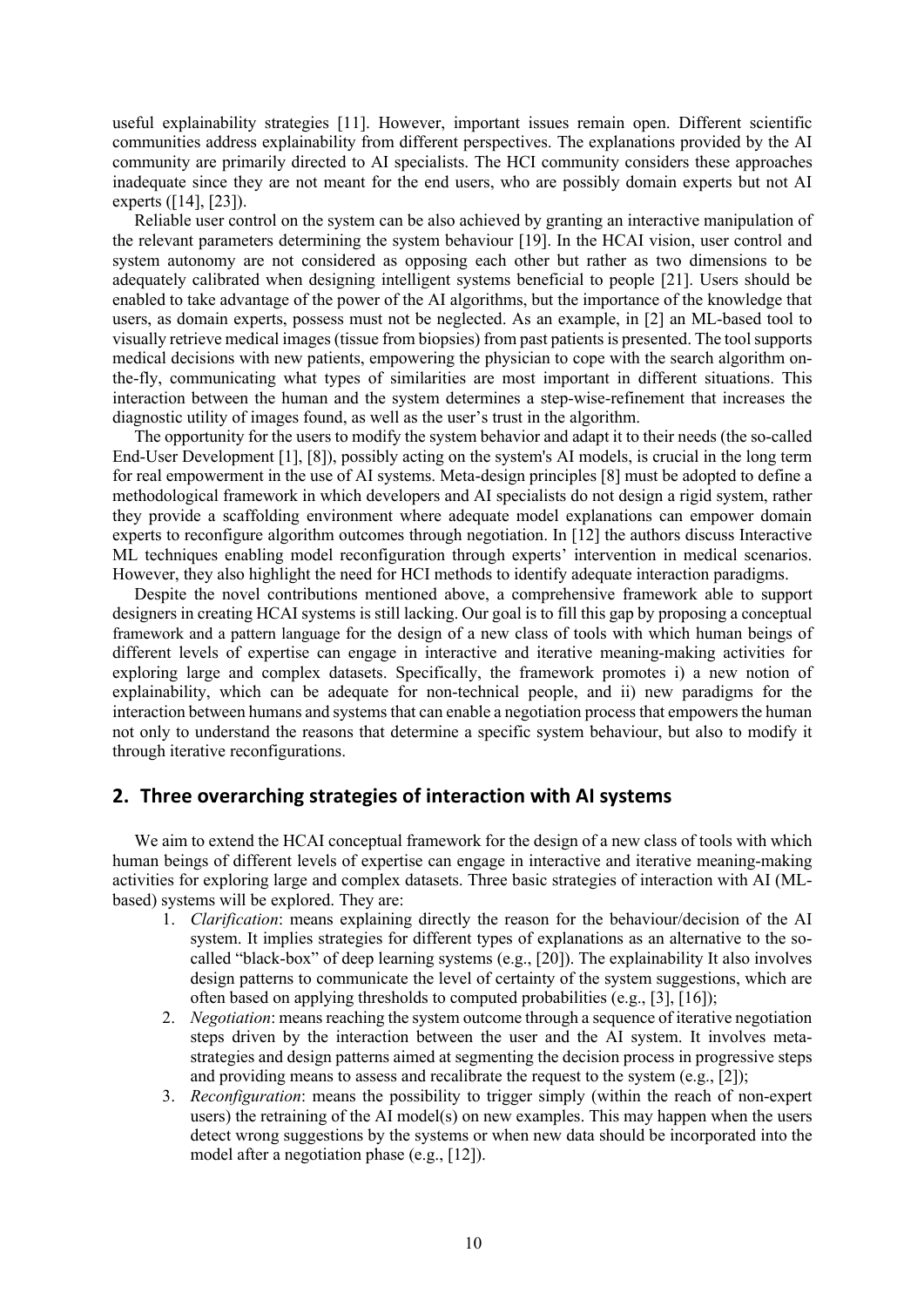While each one of these strategies has been addressed by some other works, a comprehensive framework that integrates them is still lacking. Also, while several validated patterns exist for standard graphical user interfaces (e.g., [24]), there are still no comparable guidelines for novel paradigms of Human-AI system interaction.

As one of the major outcomes, our research will define interaction-design patterns for HCAI. Patterns are indeed a useful cognitive tool that captures human expertise to provide effective and reusable knowledge [24] on how to manage specific aspects of a design. One of the main features of design patterns is their uniform structure and specification format, which is composed of several items giving the designer indications on the addressed problem, the proposed solution, the context in which the pattern can be applied, the purposes and the benefits expected, and, eventually, examples of the application of the selected pattern. Some of the authors of this position papers have a large experience in the definition of patterns  $[4]$ ,  $[5]$ ,  $[10]$ ,  $[13]$ .

#### **3. The case study**

The three broad strategies above will be experimented within one main case study in the medical domain to derive grounded principles of human interaction with AI systems.

The case study will be in the challenging context of medical cytology, specifically by tackling the problem of AI-supported microscopic analysis of cells contained in the nasal mucosa [6], [7]. We will base our exploration on an existing tool called Rhino-Cyt [6] and we will design, deploy and assess new interface prototypes and related interaction paradigms based on the current ML model and backend system. Unlike what happens for example in the field of haematology, nasal cytology does not yet benefit from a network of public or private laboratories that carry out in-depth analyses quickly and at a low cost. Therefore, the whole diagnostic process is mainly based on direct observation under the microscope that requires prolonged effort by domain experts. The modern scanning systems for cytological preparations and the new affordable digital microscopes enable the design of software systems to support the physician's activity. Rhino-Cyt encodes a deep neural network to automatically identify and classify cells present on a nasal cytological preparation based on a digital image of the preparation itself. Concerning the more standard approach to automating cell counting, Rhino-Cyt aims to move from the current semi-quantitative estimation to a quantitative one, which is more precise and valuable on a scientific level for standardisation, to catalogue cellular elements and get a more accurate diagnosis in the shortest time. These changes may help in the more pervasive use of nasal cytology, a diagnostic investigation that is yet not massively adopted by the new generation of physicians. Although the tool already includes over 3,000 images, the main obstacle at present is the lack of data: some classes are underrepresented and generate underfitting. In this respect, it is necessary to design algorithms that can lead to the achievement of the final diagnosis through a process of successive steps, with the intervention of the physician. In the current interface, the physician manually disambiguates all unclassified or incorrectly classified cells. The physician can also intervene to correct the system's classification if it is regarded as incorrect. Yet, neither specific strategies are implemented at the interface level nor in the general interaction with the system, therefore it is the full responsibility of the physician to decide if and how to intervene.

With the aim of investigating different interaction strategies, we will propose several redesigns of the Rhino-Cyt interface and, in general, of the interaction between the physician and the AI backend along the broad strategies above. Through the assessment of these solutions with the domain experts, we will distil lessons that can help identify patterns for the interaction with AI-enhanced systems.

### **4. Conclusions**

The aim of our current research is to inquire about foundational aspects of Human-Centred AI and its main goal is to deliver a general framework and a library of patterns for interaction with AI tools meant as an extension of the Human-Centred AI framework.

The applied methodology is "research-through design" approach [26], which emphasises the production of prototypes as vehicles for inquiring about foundational aspects of a research challenge. This approach is commonly used in HCI while it is rarely used in AI. Other relevant outcomes of the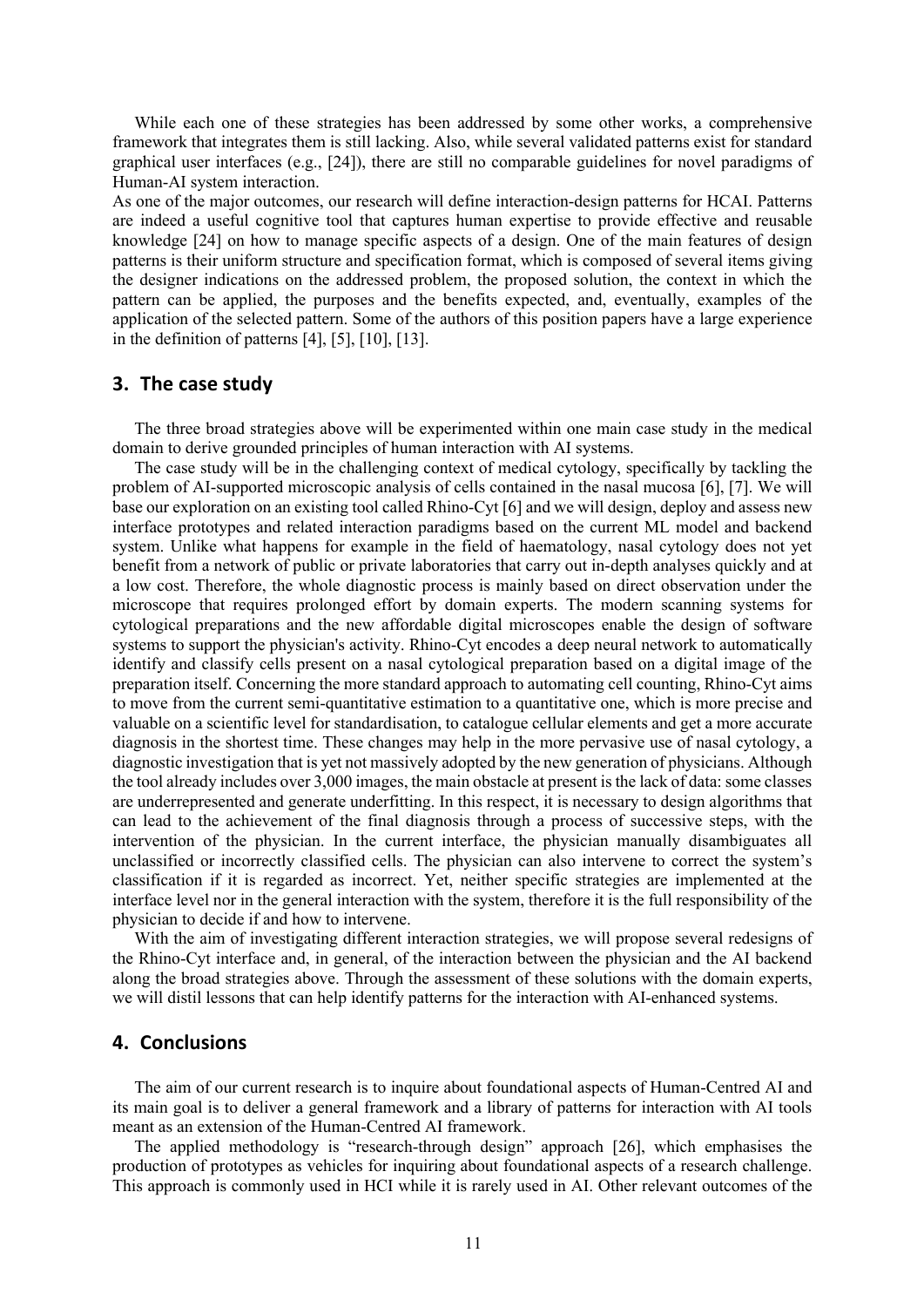project are a redesign of the existing system Rhino-Cyt and a set of specific lessons learned for AI in medicine derived from our fieldwork with physicians and specialists in the field of cytology.

## **5. References**

- [1] Ardito, Carmelo, Buono, Paolo, Costabile, Maria F., Lanzilotti, Rosa, and Piccinno Antonio. "End users as co-designers of their own tools and products." Journal of Visual Languages & Computing 23.2 (2012): 78-90.
- [2] C.J. Cai, E. Reif, N. Hegde, J. Hipp, B. Kim, D. Smilkov, M. Wattenberg, F. Viegas, G.S. Corrado, M.C. Stumpe, M. Terry, Human-Centered Tools for Coping with Imperfect Algorithms During Medical Decision-Making, in: Proceedings of the 2019 CHI Conference on Human Factors in Computing Systems (CHI '19), ACM Press, New York, NY, Paper 4, 1–14. doi: 10.1145/3290605.3300234.
- [3] Convertino, Gregorio, Zancanaro, Massimo, Piccardi, Tiziano, and Ortega Felipe. "Toward a mixed-initiative QA system: From studying predictors in Stack Exchange to building a mixedinitiative tool." International Journal of Human-Computer Studies, 99 (2017): 1–20.
- [4] M.F. Costabile, M. Matera, Guidelines for Hypermedia Usability Inspection, IEEE Multimedia 8.1 (2001) 66-69. doi: 10.1109/93.923955.
- [5] F. Daniel, M. Matera, Mashups Concepts, Models and Architectures. Data-Centric Systems and Applications, Springer, 2014. ISBN 978-3-642-55048-5.
- [6] G. Dimauro, F. Girardi, M. Gelardi, V. Bevilacqua, D. Caivano, Rhino-Cyt: A System for Supporting the Rhinologist in the Analysis of Nasal Cytology, in: Proceedings of International Conference on Intelligent Computing (ICIC'18) Springer, 619-630. doi: 10.1007/978-3-319- 95933-7\_71
- [7] Dimauro, Giovanni, Ciprandi, Giorgio, Deperte, Francesca, Girardi, Francesco, Ladisa, Enrico, Latrofa, Sergio, and Gelardi Matteo. "Nasal cytology with deep learning techniques." International Journal of Medical Informatics, 122 (2019): 13–19.
- [8] G. Fischer, D. Fogli, A. Piccinno, Revisiting and Broadening the Meta-Design Framework for End-User Development. In Paternò & Wulf (Eds) New Perspectives in End-User Development (2017). Springer. doi:10.1007/978-3-319-60291-2\_4
- [9] E. Giacomello, P.L. Lanzi, D. Loiacono, L. Nassano, Image Embedding and Model Ensembling for Automated Chest X-Ray Interpretation, in: Proceedings of International Joint Conference on Neural Networks (IJCNN '21) IEEE, 1-8. doi: 10.1109/IJCNN52387.2021.9534378
- [10] M. Gianotti, F. Riccardi, G. Cosentino, F. Garzotto, M. Matera, Modeling Interactive Smart Spaces. In Conceptual Modeling: 39th International Conference (ER 2020). Springer-Verlag, Berlin, Heidelberg, 403–417. doi: 10.1007/978-3-030-62522-1\_30.
- [11] R. Guidotti, A. Monreale, S. Ruggieri, F. Turini, F. Giannotti, D. Pedreschi, A Survey of Methods for Explaining Black Box Models, ACM Comput. Surv. 51, 5 (2018) Article 93, 42 pages. doi: 10.1145/3236009.
- [12] Holzinger, Andrea. "Interactive machine learning for health informatics: When do we need the human-in-the-loop?" Brain Informatics, 3.2 (2016): 119–131.
- [13] Lanzilotti, Rosa, De Angeli, Antonella, Ardito, Carmelo, and Costabile, Maria F. "Do patterns help novice evaluators? A comparative study." International Journal of Human-Computer Studies, 69 (2011): 52-69.
- [14] Q.V. Liao, D. Gruen, S. Miller, Questioning the AI: Informing Design Practices for Explainable AI User Experiences, in: Proceedings of the 2020 CHI Conference on Human Factors in Computing Systems (CHI '20). ACM, New York, NY, 1–15. doi:10.1145/3313831.3376590.
- [15] S.M. Lundberg, S. Lee, A unified approach to interpreting model predictions. In Proceedings of the 31st International Conference on Neural Information Processing Systems (NIPS'17). Curran Associates Inc., Red Hook, NY, USA, 4768–4777.
- [16] Z. Lu, M. Yin. Human Reliance on Machine Learning Models When Performance Feedback is Limited: Heuristics and Risks, in: Proceedings of the 2021 CHI Conference on Human Factors in Computing Systems (CHI '21). ACM, New York, NY, Article 78, 1–16. doi: 10.1145/3411764.3445562.